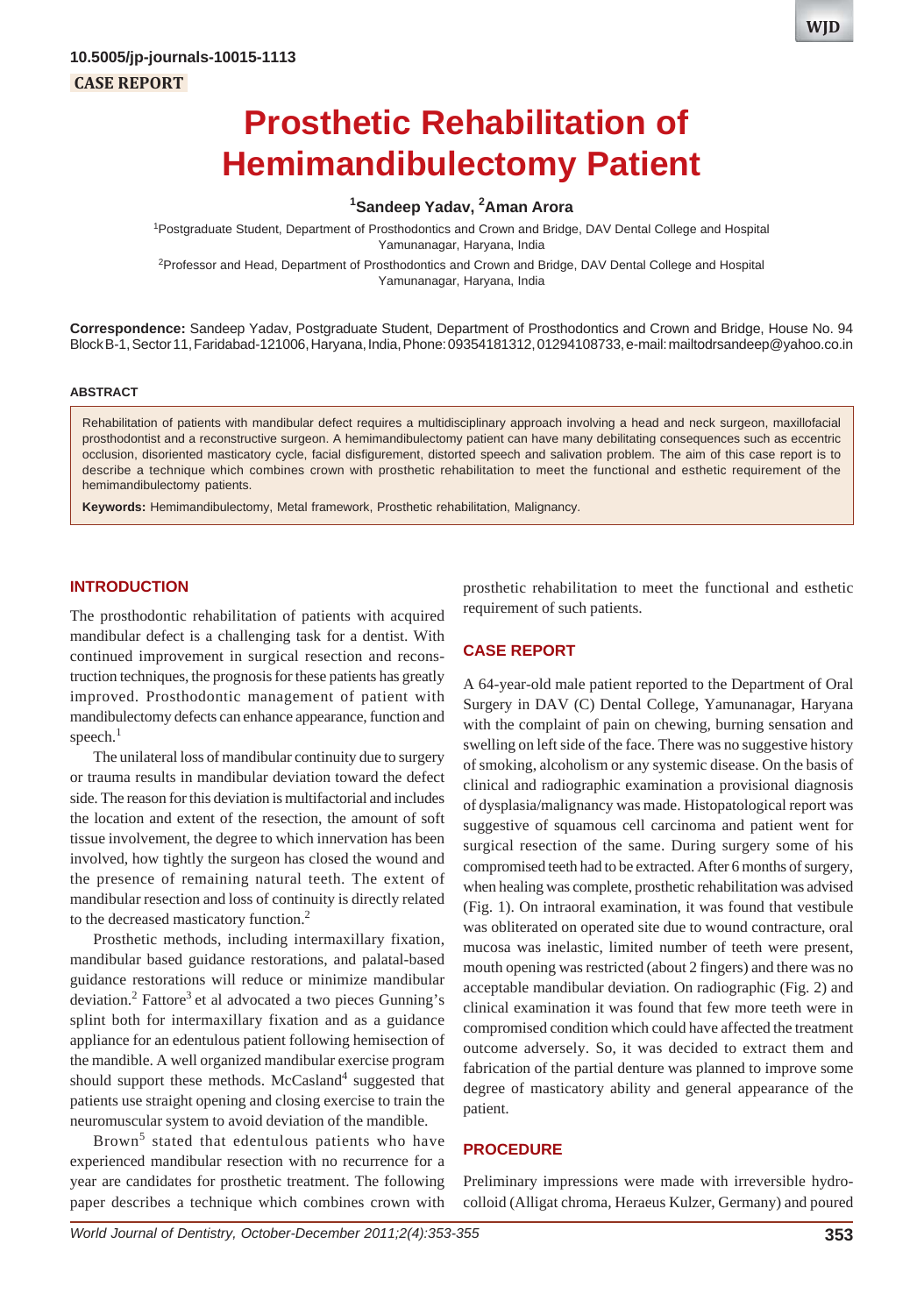

**Fig. 1:** Postsurgical photograph



**Fig. 4:** Final cast upper and lower arch



**Fig. 2:** Orthopantomograph



**Fig. 5:** Final denture



**Fig. 3:** Final impression upper and lower arch

with type III dental stone to obtain primary cast. Surveying was done and design of lower metal framework was planned. In mandibular right 1st premolar, a full metal crown, Ni-Cr, (Wiron 99, Bego, Germany) was fabricated and PFM crown, with porcelain facing (IPS d. Sign, Ivoclar vivadent, Liechtenstein), was fabricated for mandibular canine. After cementation of final crowns, lower arch impression was made with irreversible hydrocolloid to obtain primary cast. Custom



**Fig. 6:** Intraoral view of final prosthesis

acrylic resin trays (DPI RR cold cure, DPI, India) were fabricated using full spacer for maxillary and partial spacer for mandibular arch. Border molding was done with low fusing compound (DPI pinnacle tracing sticks, DPI, India). Dual impressions were made using DPI impression paste (DPI, India) for upper arch and light body (Imprint, 3M ESPE, Germany) for lower arch as a wash material (Fig. 3). Impressions were poured with type IV die stone (Kalrock, Kalabhai, India) to